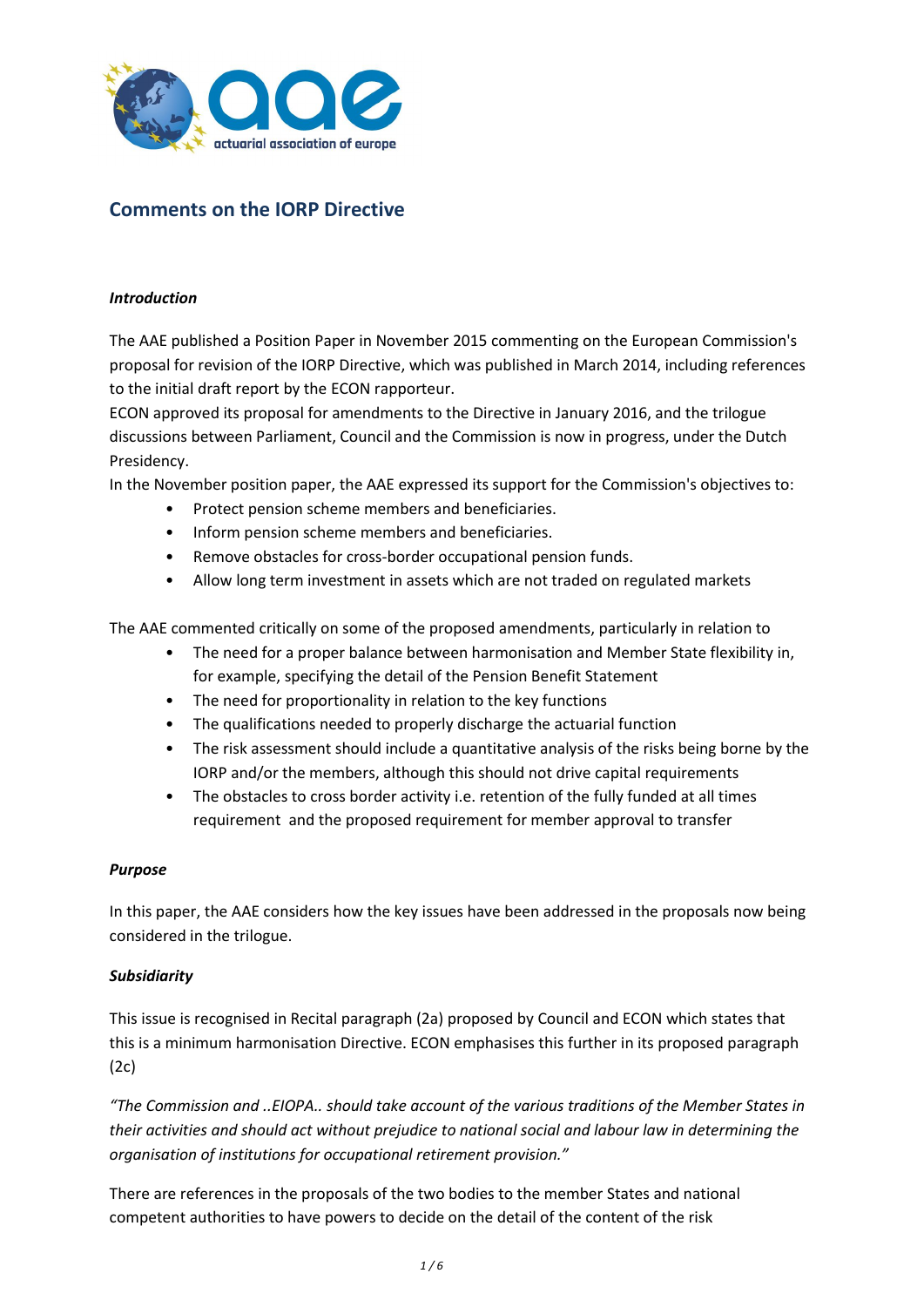

evaluation/assessment, the pension benefit statement and investment powers. The AAE is in favour of such powers being given to Member States where appropriate, subject to compliance with an overall set of high-level principles set out in the Directive. The AAE is considering the development of Educational Notes with regard to the activities of the Actuarial Function and the risk evaluation/assessment. These Notes may later evolve into European Standards of Actuarial Practice.

# *Proportionality*

The amendments proposed by Council and ECON explicitly refer to the proportionality objective in a number of areas, particularly in the section on governance. A particular example is the proposal that an individual or unit can fill more than one key function (other than internal audit), and may act for both IORP and sponsoring employer if there is no conflict of interests. The AAE is supportive of the approach adopted. In addition the AAE expects that further consolidation in the pension sector would contribute to further improving quality and at the same time reducing the costs per member or as percentage of assets under management.

## *Actuarial function*

As stated in our November paper, we are strongly of the view that the Directive should require that the actuarial function holder has the appropriate skills, experience and professional standards to discharge his/her responsibilities, which would provide greater comfort for members, sponsoring employers and supervisors that the IORP will be appropriately financed. We are pleased to note the wording proposed by ECON in Recital 25

*"The actuarial function should be carried out by persons who have knowledge of actuarial and financial mathematics, commensurate with the nature, scale and complexity of the risks inherent in the activities of the institution for occupational retirement provision, and who are able to demonstrate their relevant experience with applicable professional and other standards."* We strongly recommend that similar wording be included in Article 28 to ensure transposition to Member State legislation.

The AAE believes that an actuary can also play an important role in the governance in IORPs where members bear all the risks (i.e. "pure DC" IORPs) by contributing to the effective implementation of the risk management system (as provided under Article 28(2) (f) but only for IORPs where members do not bear all the risks). In addition, the proposed requirement in Art 40a that members should be provided with projected pensions based on assumptions about future investment returns, inflation and longevity requires actuarial expertise.

## *Risk evaluation/assessment*

The Commission used the term "risk evaluation" whereas ECON have used "own risk assessment" which reflects the ORSA under Solvency II but without the "solvency" part. The AAE has no view on which term is more appropriate but consider the detail of what should be covered in the risk evaluation/assessment should be determined by the IORP, subject to the requirements of the national competent authority, which in turn will be required to comply with principles set out in the Directive. The objective should be to enable the IORP to identify, quantify (where possible) and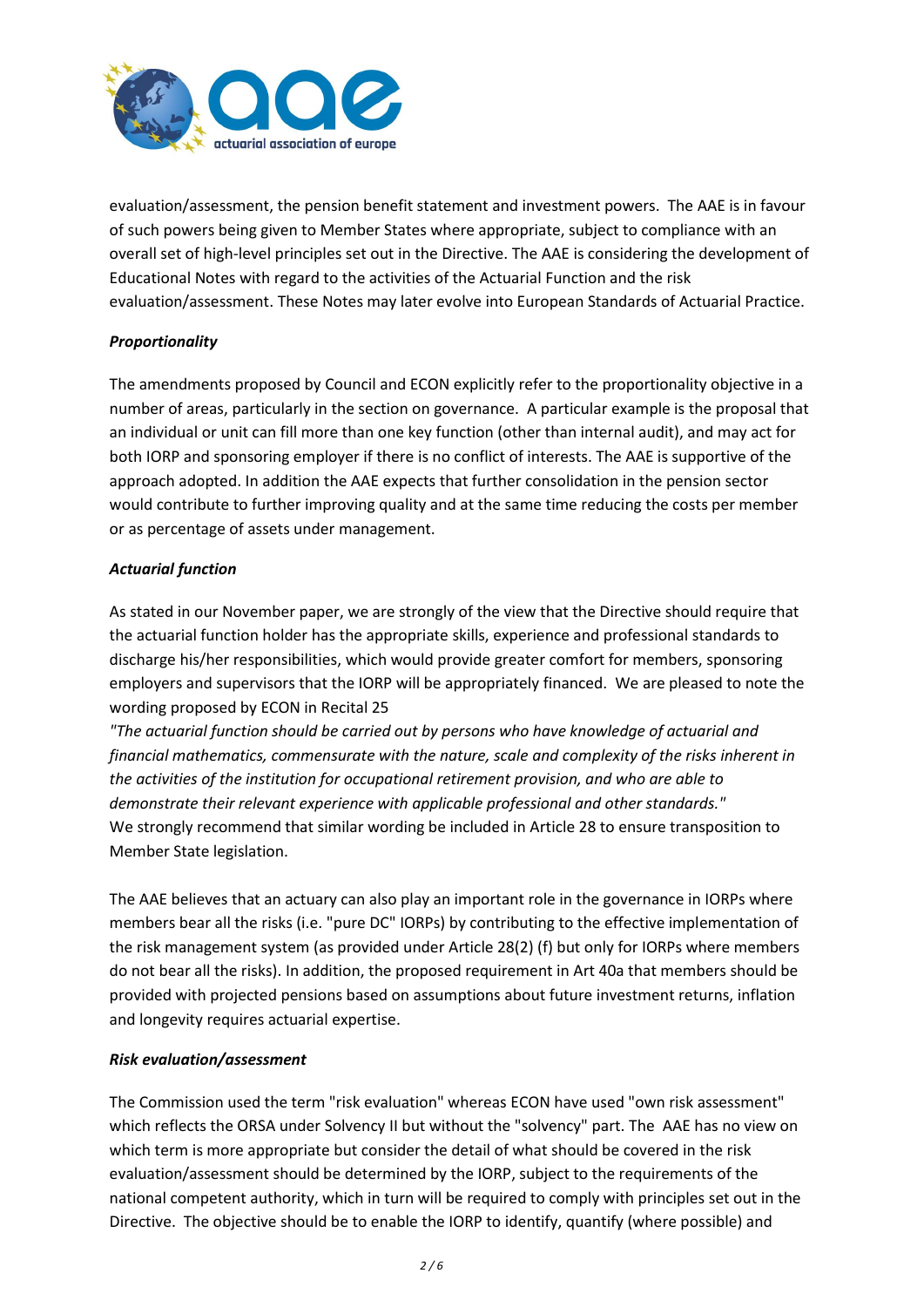

manage the various risks to which they are subject, and to demonstrate how they would deal with adverse conditions e.g. perform their own stress test. The AAE is strongly of the view that the process should require a quantitative assessment in relation to some risks, recognising the need for proportionality and cost controls. The AAE agrees that the document should be produced at least every 3 years (or if there is a major change to the risks being taken by the IORP) and should be available on request to members.

## *Obstacles to cross border activity*

The AAE agrees that obstacles to cross border activity should be removed, provided the interests of members and beneficiaries are properly protected. The Directive sets out a process involving the IORP, the home state competent authority and the host state competent authority which is designed to ensure that members' interests are protected, both by prudential supervision and social and labour law. This process should be as efficient as possible i.e. each of the bodies involved should have clear responsibilities to be discharged within a reasonable timescale, and should be required to give a reasoned decision if they are unable to do so.

There are two aspects on which the AAE would comment:

- a) The AAE considers that the "fully funded at all times" requirement is a material obstacle to cross border transfers and supports the ECON proposal that Article 15(3) be amended to remove the requirement i.e. to have the same option of a recovery period as in a single country IORP "*provided that the interests of members and beneficiaries are fully protected".*  The AAE agrees that it is paramount that the interests of members and beneficiaries are protected to the extent required by national social and labour law, but the Directive should not require that a higher level of security applies in a cross border transfer. The AAE suggests that consideration be given to adopting an alternative approach to ensuring this which would make it easier for companies to establish cross border IORPs in line with the objectives of the Directive.
- b) ECON propose a new Article 3a entitled "Duty of Care" which gives the competent authorities of the home state of a DB IORP in respect of which it is proposed to make a cross-border transfer, which has been approved by the members and beneficiaries or their representatives, the power to refer the proposal to EIOPA "*to assess whether there could be any systemic risk to the EU financial system arising from the transfer and whether the longterm interests of members and beneficiaries are negatively affected if the transfer were to proceed."*

In addition, ECON propose a power under Article 15 to refer to EIOPA any issues on which the competent authorities do not agree.

The AAE considers the proposed Article 3a to be unnecessary as it is difficult to see why a transfer would give rise to systemic risk, and the members' interests are protected by the prudential supervision of the home state of the receiving scheme, which by definition will meet the requirements of the Directive.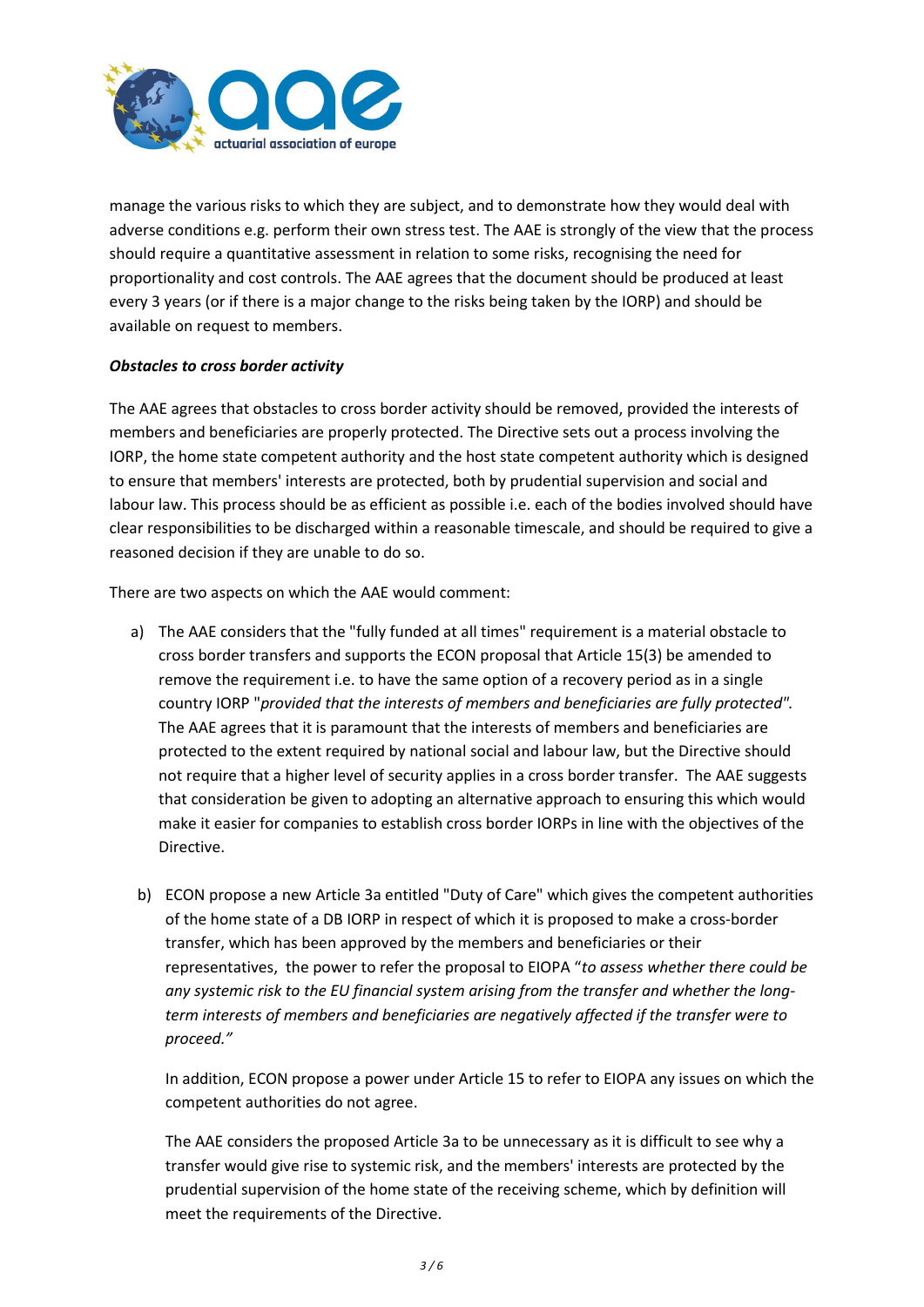

The AAE also takes this opportunity to comment on four further aspects of the proposals to amend the Directive:

#### *Environmental, social and governance risks (ESG)*

The Commission proposal required that the risk evaluation for pensions included

*a qualitative assessment of new or emerging risks relating to climate change, use of resources and the environment.*

ECON have expanded this reference to *"climate change, use of resources and the environment, social risks and risks related to the depreciation of assets due to regulatory change."* The Recital clarifies that the final reference relates to "stranded assets" e.g. fossil fuel reserves which become unviable.

The AAE agrees that such risks should be considered as part of the risk management framework but considers that it should be left to employers and employees to discuss these matters and agree how they should be taken into account in the management and investment strategy of the IORP.

Those principles would have to be documented and implemented in the management of the IORP.

#### *Intergenerational balance*

A number of references to intergenerational balance have been included in the ECON draft: this is introduced in their text for Recital 3:

*Member States should take into account the objective for all institutions of ensuring the intergenerational balance of occupational pension schemes, by aiming to have an equitable spread of risks and benefits between generations.*

There are also specific references to the "intergenerational balance" in Articles 20 (Investment Rules), 29 (Risk assessment) and 60 (Prudential Supervision).

The AAE would point out that intergenerational balance is not applicable in circumstances where each member bears all of his/her own risks, with no guarantees being provided by the IORP or any other party.

The primary objective of a defined benefit IORP is to pay all benefits to members and beneficiaries as they fall due. It may be the case that different cohorts of members have different benefit entitlements, due to changes over time in employment terms or in legislative provisions, so that there may not be "an equitable spread of benefits between generations", and the IORP should not have an objective of providing intergenerational balance where this is not intended. However, an unintended shift in the intergenerational balance might arise e.g. in the Netherlands, adopting a higher discount rate would increase the possibility to grant indexation. This would benefit the older members/beneficiaries most. Such indexation will be "paid" by the younger members, especially if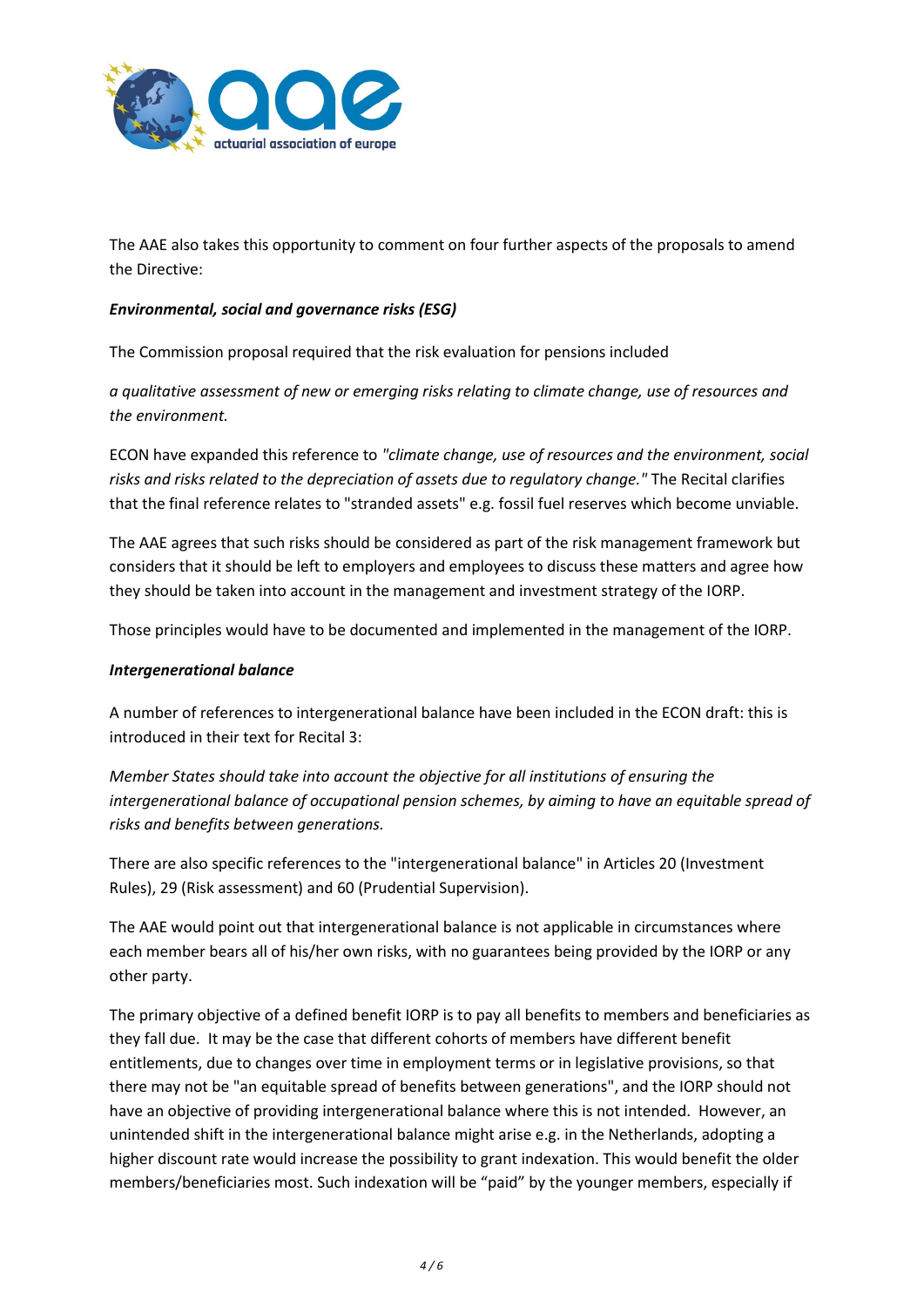

this would not be "compensated" by some additional sponsor requirements to pay in additional money, as there will be less money left over for them.

In relation to risk, it is likely that the risks being borne by members who will not receive benefit payments for many years are higher than those being borne by retirees currently in receipt of pension payments, and it would be impractical, and not desirable, to attempt to provide intergenerational balance in this context.

The AAE supports the concept of intergenerational balance, insofar as this can be achieved, in relation to actions taken by the IORP e.g. the reduction of benefits in the event of a funding shortfall, or the increase in benefits if a surplus is to be distributed. It could also be argued that the IORP should have regard to indirect intergenerational balance in its dealings with the sponsoring employer i.e. is it appropriate to insist on accelerated funding if this is likely to damage the viability of the employer into the future, putting jobs at risk?

The AAE considers that clarity is essential i.e. where a change is stated to have "overall" no significant impact, or perhaps is state as being a better deal than the current situation, there could still be a very different balance between cohorts of members before and after the change, and this should be made clear to all parties.

## *Reporting to the competent authority ("whistleblowing")*

Article 25(6) of the Commission proposal required that *"the risk management, internal audit and, where applicable, actuarial functions shall inform the competent authority of the institution if the administrative, management or supervisory body of the institution does not take appropriate and timely remedial action"* in specified circumstances. The Council text has deleted this requirement but ECON have included a more general "whistleblowing" requirement *"The holder of a key function shall inform the competent authority of the institution of any finding that could have a significant impact on the interests of members and beneficiaries".* 

The AAE is supportive of the Commission proposal that key function holders should have the power to report to the competent authority in circumstances where the IORP Board has not dealt with an issue that has been reported to them, if they believe that an action or failure to act will lead to the material detriment of members and beneficiaries of the IORP. The AAE considers that the circumstances in which reporting is required should be clearly defined (i.e. not just "*could have a significant impact"* as proposed by ECON) and that it is essential that a key function holder who makes a report to the competent authority in good faith benefits from statutory protection.

## *Pension Benefit Statement*

The ECON proposal [Art 40a (5) (e)] provides that members of DC Schemes should receive key information which includes

*"information on the investment profile, including a clear indication of the risks borne by the member under a best estimate scenario and an extreme but plausible worst case scenario, taking into consideration the specific nature of the pension scheme;"*